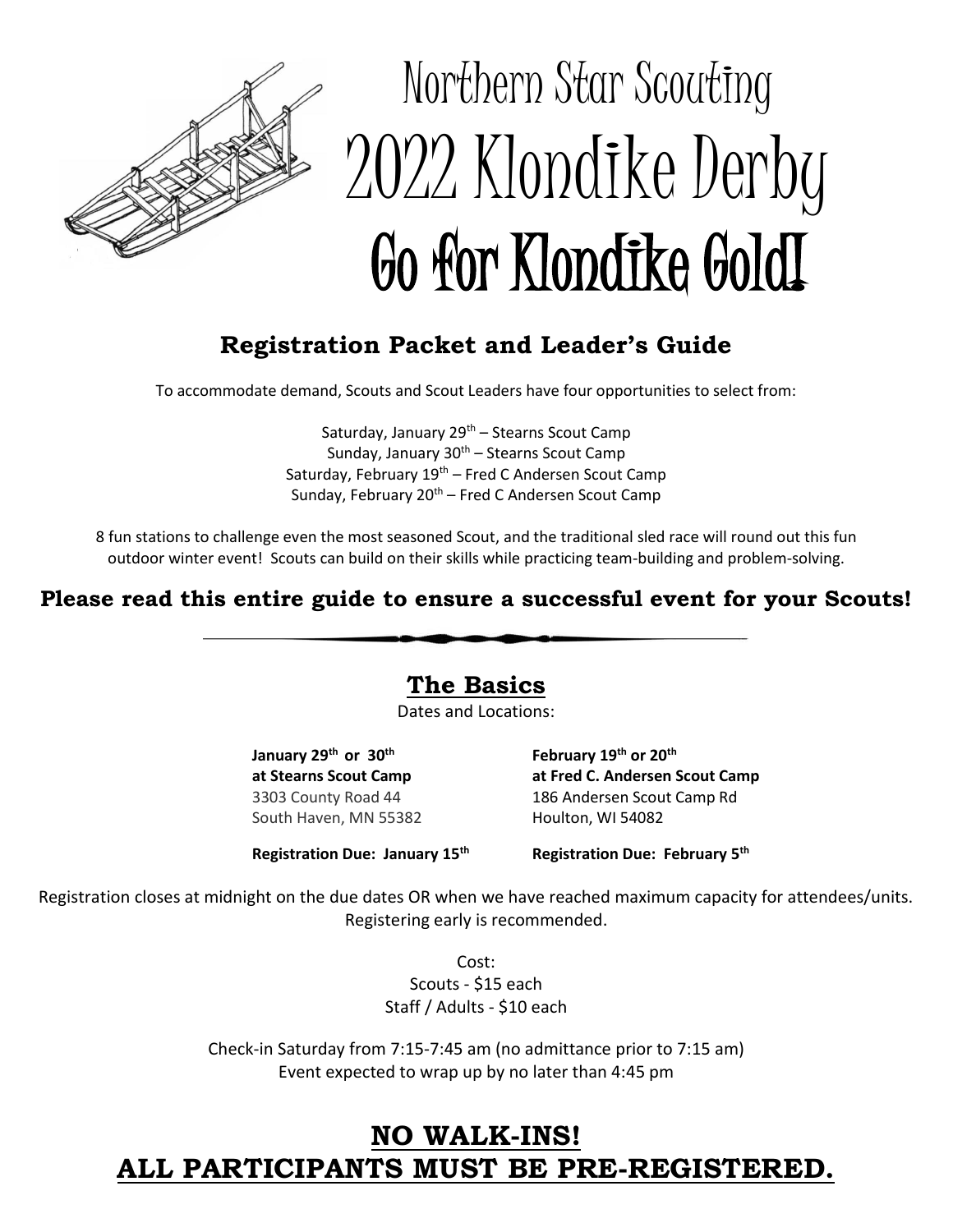# **Each of the 8 stations has a different activity or challenge. Some need materials supplied by the unit. Please read this section carefully so that your Scouts have what they need to be successful.**

## **What To Bring**

In addition to typical winter day-pack items, ensure each Troop/Scout has the following:

\* One can of soup for the "Stone Soup" – **No fish/seafood based, no cream based – one per attendee** \* Bag lunch – one per scout

- \* Mess kit Plate, cup, bowl, spoon, fork, knife one per scout
	- \* Water bottle one per scout
- \* Adequate clothing for an outdoor winter event applies to adults, too
	- \* Covid and Medical Forms one per participant
	- \* 3 logs to donate to the "Home Fire" 3 logs per sled
	- \* Scout book in a zippered baggie at least one per unit
- \* Bring what you will need to build a fire that will burn for approx. 20 minutes. one per sled **NOTE: NO LIQUID FUELS OR FIRE STARTERS ALLOWED.**
	- \* Matches and/or lighter (in a zippered baggie)
	- \* Ten 10-ft sections of rope (1/4" minimum) at least one set per unit
		- \* Snow shovel at least one per unit
- \* Bring an extra adult or two, who can help support our volunteer staff at least one per unit
	- \* One sled per 8 scouts

**NOTE: If you are a smaller unit, be aware that we may team you with another smaller group or unit. If you are over 8 scouts, we will divide you to keep the teams fair.**

## **The Activity Stations**

- **1. Mystery Station – It's a secret!**
- **2. Steady as She Goes – Team work, strategy, and a steady hand**
	- **3. Frozen Glacier – How much gold can your team collect?**
		- **4. Popsicle or Scout – A rescue relay**
	- **5. Klondike Biathalon – Test your aim… and your teamwork!**
		- **6. Hit the Target – Tomahawks**
		- **7. Dead Horse Gulch – Skill and strategy**
		- **8. Shelter in Place – Test survival skills**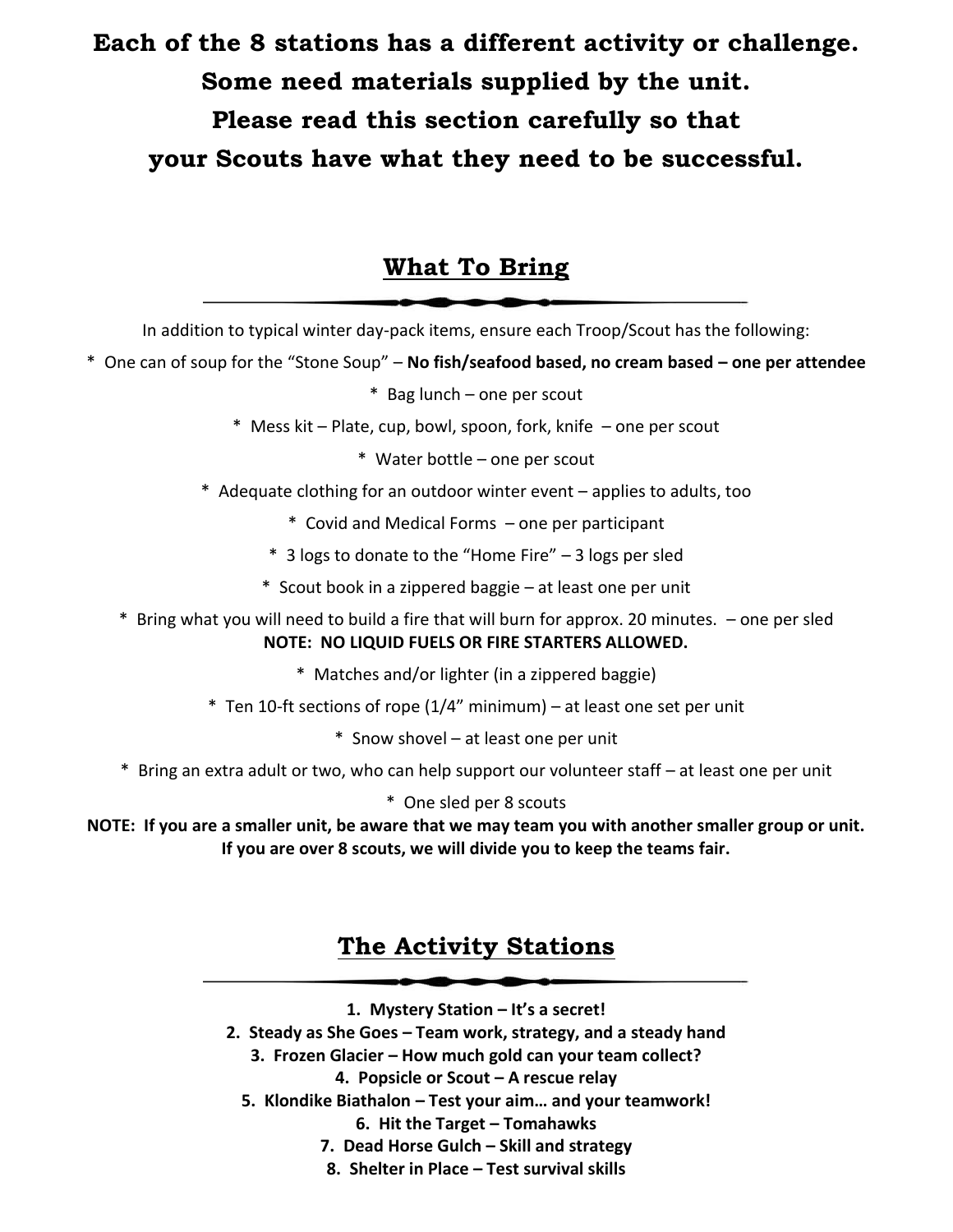# **General Details**

• This event is designed around patrols of 8. If you are a smaller unit, be aware that we may team you with another smaller group or unit. If you are over 8 scouts, we will divide you to keep the teams fair.

• For the race, no more than 8 scouts per team, per sled. Bring extra sleds if you are over and need to divide into 2 teams. Only one rider on a sled at a time.

• You will be given a rotation/patrol number at check-in. Please follow the rotation schedule for your patrol.

• Webelos and Arrow of Light Scouts who are actively visiting Troops for potential cross-overs are welcome to join this event. Webelos must bring a parent with them. Scoutmasters of the Troop being visited must include visiting Webelos, Arrow of Light Scouts, and their parents, in their unit's registration.

• Webelos should not register without a troop. (see above)

• Linked units may participate together. To help us with ordering enough Klondike Ribbons, please either register separately on Black Pug, or indicate a joint registration by emailing Jenny Veith.

• To keep all programming age-appropriate, this event is not open to Bear, Wolf, Tiger or Lion Cub Scouts.

• Please have all documents – roster, Covid forms complete with temperature checks performed at home, health forms, etc – ready at check-in. Unit vehicles should arrive together, with the adult leader who has the documents in the lead car.

• Please read the "What to Bring" section to note items needed for a successful event for your unit.

• Troop trailers are welcome; however, they will need to be parked in the parking lot and gear will be hiked in. A limited number of rickshaws will be available. Plastic sleds make great "personal rickshaws"!

- Each attendee should bring a bag lunch. Hot soup and Cocoa will be provided to supplement.
- Limited picnic tables or fire rings will be available for eating and preparing food. Please plan accordingly.
- Units may bring a cook stove, patrol kits, mess kits, etc for preparing a meal as a group.
- Fires may only be started in fire rings. See above note about limited quantities.

• Please park in designated parking spaces only. No parking on the road is allowed. (Temporary drop-off or pick up is acceptable, but the vehicle must be moved to parking within a reasonable amount of time.) This is in compliance with fire code and must be adhered to.

• All Scouts must be properly clothed for winter weather. Dress in layers, warm coats, water-proof boots, snow pants, gloves/mittens, etc. **No Cotton! No tennis shoes!**

• Patches and Klondike Ribbons will not be handed out at the event. They will be mailed directly to the unit leader following the event, via US postal service, to pass along to the attendees.

• No flammable fluids, explosives, or other dangerous stuff (the Scout definition of "fuel" for fires is wood not gas). Check the Guide to Safe Scouting in case you have any questions.

• Water may not be available at camp so please remember to have each Scout bring a full water bottle. *Remember to have Scouts prepared with water bottles that can stay under their coat to prevent freezing.*

• A map of the stations and schedule will be provided at check-in.

• Units not following the guidelines will be asked to leave.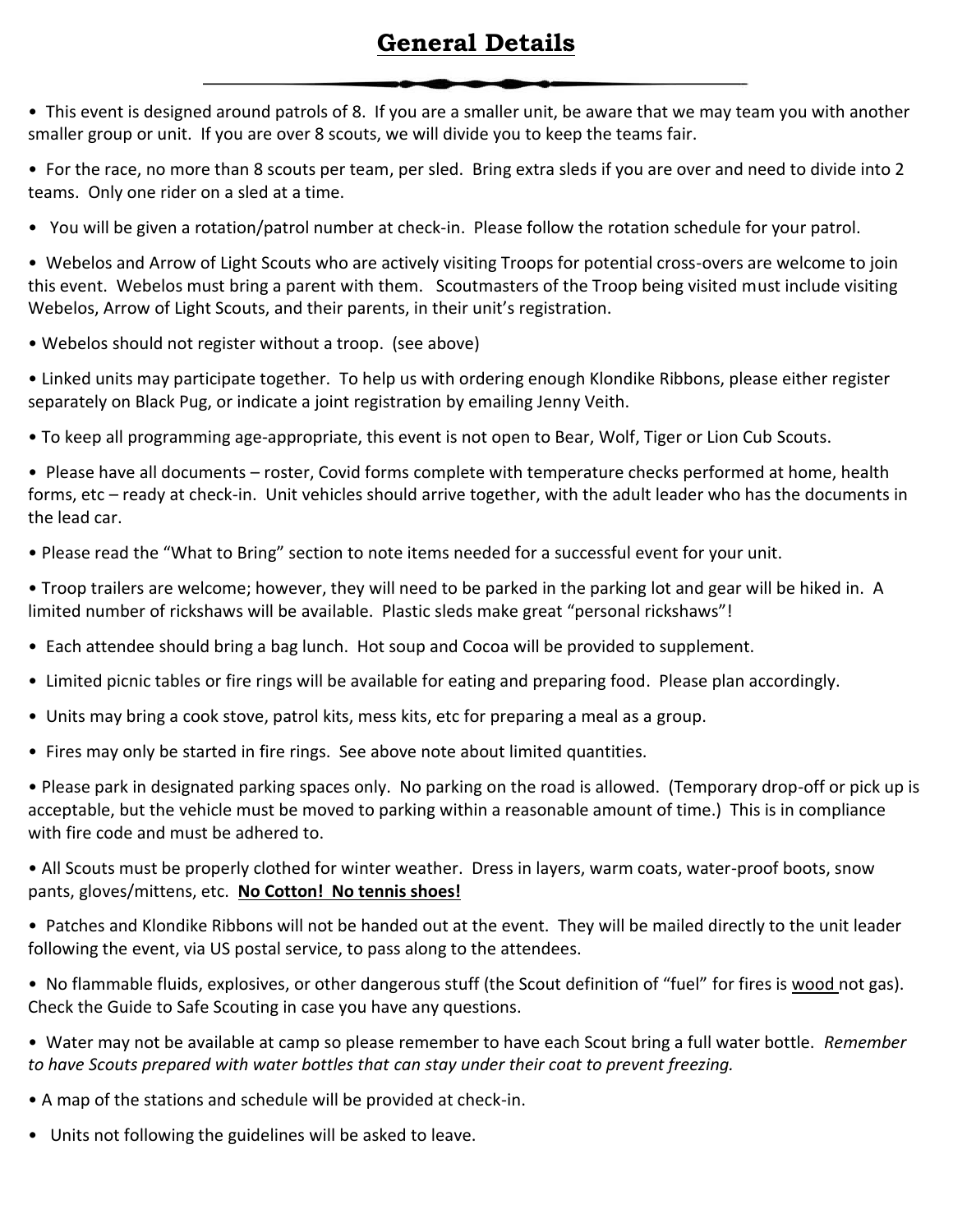#### **Patrol 1 2 3 4 5 6 7 8 Start Time End Opening | 8:00 AM | 8:30 AM Flags** | 8:30 AM | 8:45 AM **Period 1** | 8:50 AM | 9:15 AM | Station 1 | Station 2 | Station 3 | Station 4 | Station 5 | Station 6 | Station 7 | Station 8 **Period 2** 9:20 AM 9:45 AM **Station 2 Station 3 Station 4 Station 5 Station 6 Station 7 Station 8 Station 1 Period 3** 9:50 AM 10:15 AM **Station 3 Station 4 Station 5 Station 6 Station 7 Station 8 Station 1 Station 2 Period 4** 10:20 AM 10:45 AM **Station 4 Station 5 Station 6 Station 7 Station 8 Station 1 Station 2 Station 3 Period 5** 10:50 AM 11:15 AM **Station 5 Station 6 Station 7 Station 8 Station 1 Station 2 Station 3 Station 4 Period 6** 11:20 AM 11:45 AM **Station 6 Station 7 Station 8 Station 1 Station 2 Station 3 Station 4 Station 5 Lunch** 11:45 AM 1:15 PM **Period 7** 1:20 PM 1:45 PM **Station 7 Station 8 Station 1 Station 2 Station 3 Station 4 Station 5 Station 6**  Period 8 | 1:50 PM | 2:15 PM **|** Station 8 **|** Station 1 | Station 2 | Station 3 | Station 4 | Station 5 | Station 6 | Station 7 **RACE!!** 2:20 PM 4:30 PM **Closing** 4:30 PM 4:45 PM **Flags Lunch, in 2 shifts RACE!! - Done in shifts Closing / Awards Opening / Registration**

# **2022 Klondike Patrol Rotation Schedule 25 Minutes with 5 minutes to pass - 12 Stations**

Sunrise -- Stearns - 7:53am, Fred C - 7:29am Sunset -- Stearns - 5:20 pm, Fred C - 5:45 pm

## **Help!!**

#### *The Klondike Derby is a labor-intensive volunteer-planned and -run event.*

*Now that the Klondike is a Council-wide event, the need for help has grown exponentially. Your 2022 Klondike planning committee is working hard to create a fun and engaging experience.*  We are excited to see you all at the 2022 events. We will need your help on the day of the event. *The 2022 Klondike will have nine different events requiring 3-4 individuals to monitor, administrate, and score each event. If you will have 'extra' adult leaders, older scouts, or parents attending the Klondike with your unit, please contact Jenny Veith – j3nnyv31th@hotmail.com. THANK YOU.*

# **Covid Preparedness**

#### **Scouts' and Leaders' safety is our highest priority. To help ensure the safety of everyone attending the Klondike Derby, the following changes have been made:**

- Please follow Covid guidelines for safe participation. If a participant is sick, they should not attend.
	- Please bring your own hand sanitizer and/or handwashing necessities for your unit.

• Temperature checks should take place prior to arrival. Please have all Covid forms printed and ready at the gate for all participants and leaders to help keep this process efficient. Units should have health forms for all participants. Please keep unit vehicles together with the first driver having all unit documentation.

- Scouts and Leaders should bring several masks with them in case one or more gets dirty or wet. Masks should not be shared. Masks must be worn when maintaining a distance of 6 ft or more isn't possible.
- **Things to have ready at Check-in:** Covid Health Screen Checklist, health forms for all attendees, Unit Roster form, filled out, registration fees balance (if any). Scouts with an exemption should have a signed waiver.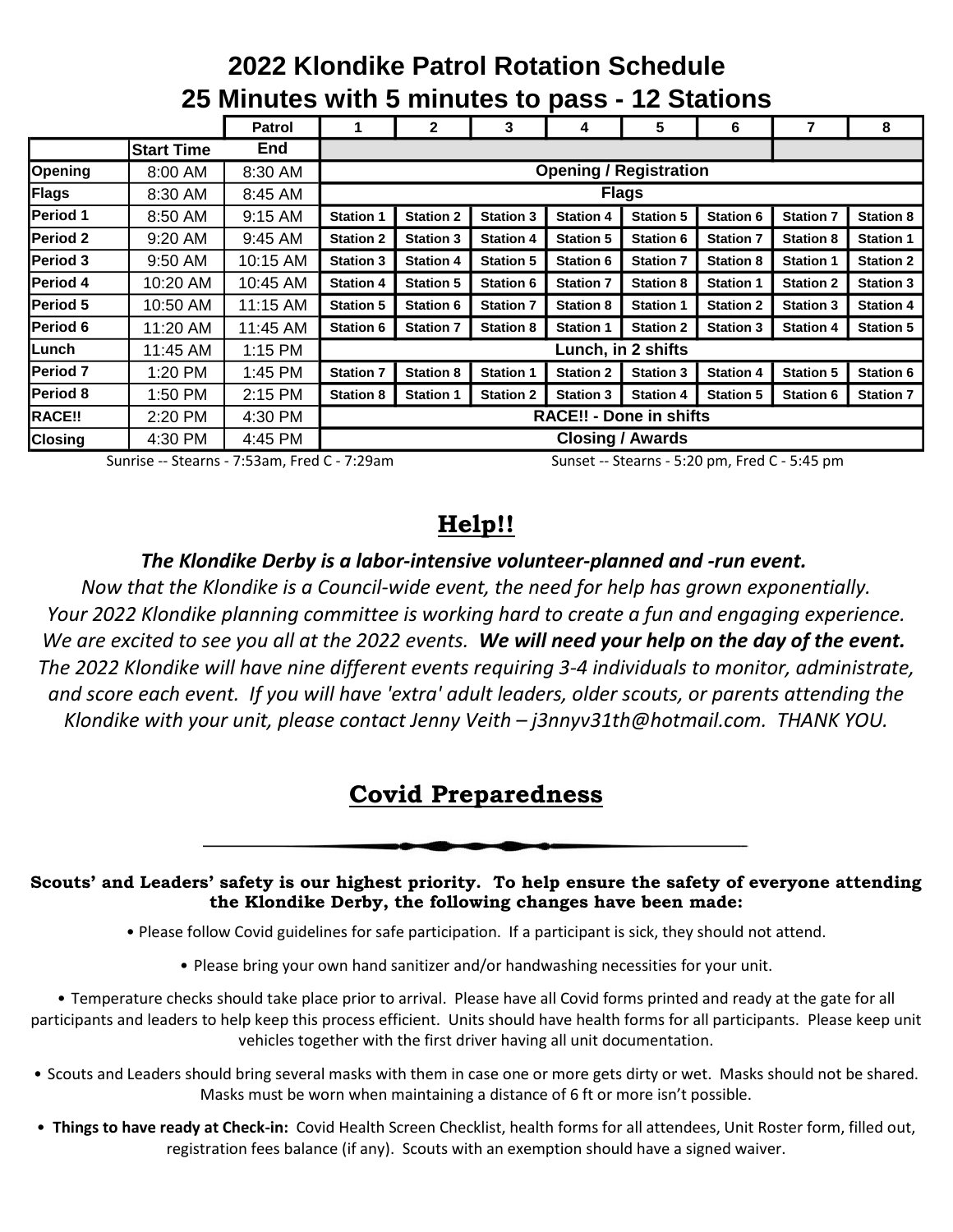## **Directions**

The Stearns Klondike Derby will take place in the Tonkawa and Diamond Lake areas at Stearns Scout Camp.

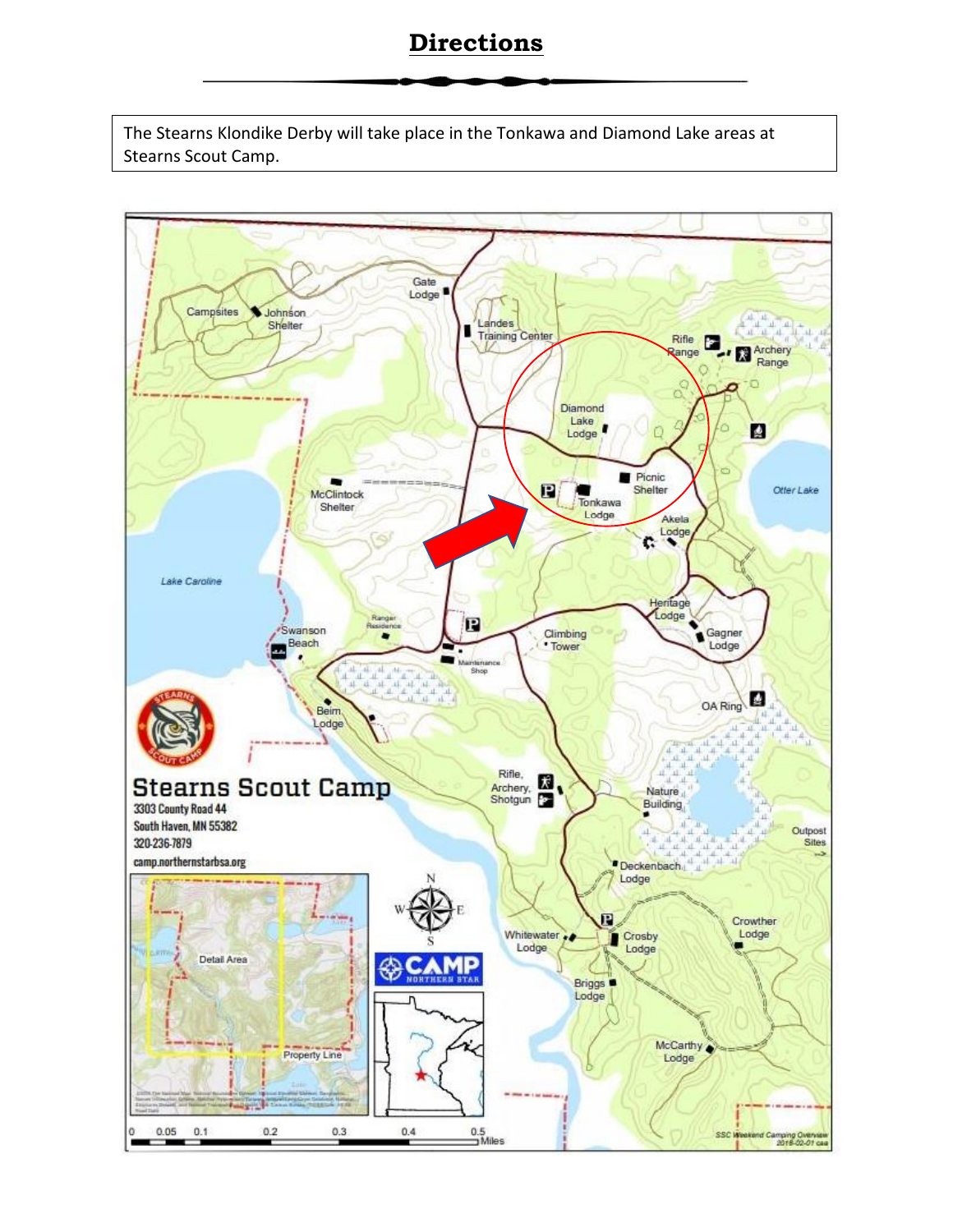The Fred C Andersen Klondike Derby will take place in the upper Activity Field(s) by Swanson and Valley View.

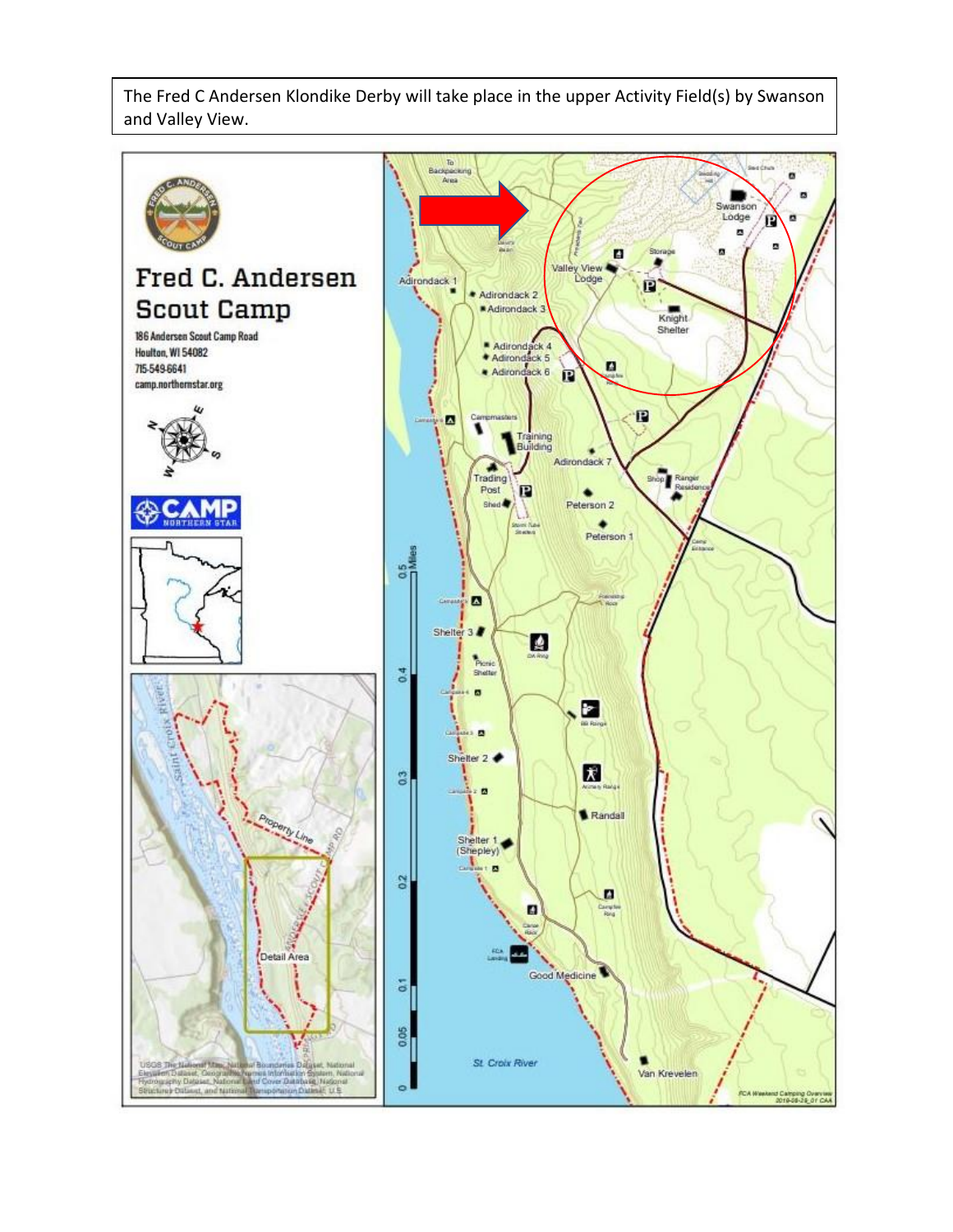#### **Northern Star Scouting – Klondike Derby – Roster / Check-In Sheet**

Circle one: Stearns / Fred C Andersen

Circle One: Boy Troop / Girl Troop

District: Unit #:

If you are a Webelos or AOL Den Leader, which Troop are you affiliated with?

**All units require Two-Deep Leadership**. If your unit is a linked troop and both young men and women are present, both a male and female leader are needed (Guide to Safe Scouting).

**A completed Roster Form – with health questions answered and temperature checked and recorded – must be turned in at Check-in on the day of the Klondike. Do temp checks BEFORE leaving for camp.**

This event is designed around patrols of 8. If you are a smaller unit, be aware that we may team you with divide into 2 pods. another smaller group or unit. If you are over 8 scouts, we will divide you, to keep the teams fair.

| Scoutmaster                                 |            |           | <b>Senior Patrol Leader</b>                            |  |  |  |  |  |  |
|---------------------------------------------|------------|-----------|--------------------------------------------------------|--|--|--|--|--|--|
| Assistant Scoutmaster/Adult Leader          |            |           | <b>Assistant Senior Patrol Leader</b><br><b>Scouts</b> |  |  |  |  |  |  |
| Assistant Scoutmaster/Adult Leader          |            |           |                                                        |  |  |  |  |  |  |
| Assistant Scoutmaster/Adult Leader          |            |           |                                                        |  |  |  |  |  |  |
|                                             |            |           | 3                                                      |  |  |  |  |  |  |
| Assistant Scoutmaster/Adult Leader          |            |           | 4                                                      |  |  |  |  |  |  |
|                                             |            |           | 5                                                      |  |  |  |  |  |  |
| Assistant Scoutmaster/Adult Leader          |            |           | 6                                                      |  |  |  |  |  |  |
|                                             |            |           |                                                        |  |  |  |  |  |  |
|                                             |            |           | 8                                                      |  |  |  |  |  |  |
| Youth @ \$15.00                             |            |           | 9                                                      |  |  |  |  |  |  |
| Adults @ \$10.00                            | $=$ \$     |           | 10                                                     |  |  |  |  |  |  |
| Extra Patches @ \$2.25 each                 | $=$ \$     |           | 11                                                     |  |  |  |  |  |  |
| Total                                       | $=$ \$     |           | 12                                                     |  |  |  |  |  |  |
|                                             |            |           | 13                                                     |  |  |  |  |  |  |
|                                             |            |           | 14                                                     |  |  |  |  |  |  |
| For use by Registration Staff:              |            |           | 15                                                     |  |  |  |  |  |  |
| <b>Check-in Paperwork Complete:</b>         | <b>YES</b> | <b>NO</b> | 16                                                     |  |  |  |  |  |  |
| <b>Health Forms</b><br>$\ddot{\phantom{0}}$ |            |           | 17                                                     |  |  |  |  |  |  |
| <b>Unit Roster</b><br>$\bullet$             |            |           | 18                                                     |  |  |  |  |  |  |
| <b>Registration Fees</b>                    |            |           | 19                                                     |  |  |  |  |  |  |
| · Covid Forms                               |            |           | 20                                                     |  |  |  |  |  |  |

**Unit Leader's Address (for mailing Klondike patches after the event)**

Street: \_\_\_\_\_\_\_\_\_\_\_\_\_\_\_\_\_\_\_\_\_\_\_\_\_\_\_\_\_\_\_\_\_\_\_\_\_\_\_\_\_\_\_\_\_\_\_\_\_\_\_\_\_\_\_\_\_\_\_\_\_\_\_\_\_\_\_

City, State, Zip: \_\_\_\_\_\_\_\_\_\_\_\_\_\_\_\_\_\_\_\_\_\_\_\_\_\_\_\_\_\_\_\_\_\_\_\_\_\_\_\_\_\_\_\_\_\_\_\_\_\_\_\_\_\_\_\_\_\_\_\_\_\_\_\_\_\_\_\_\_

Home Phone: \_\_\_\_\_\_\_\_\_\_\_\_\_\_\_\_\_\_\_\_\_\_\_\_ Cell Phone: \_\_\_\_\_\_\_\_\_\_\_\_\_\_\_\_\_\_\_\_\_\_\_\_\_\_\_\_\_\_\_\_